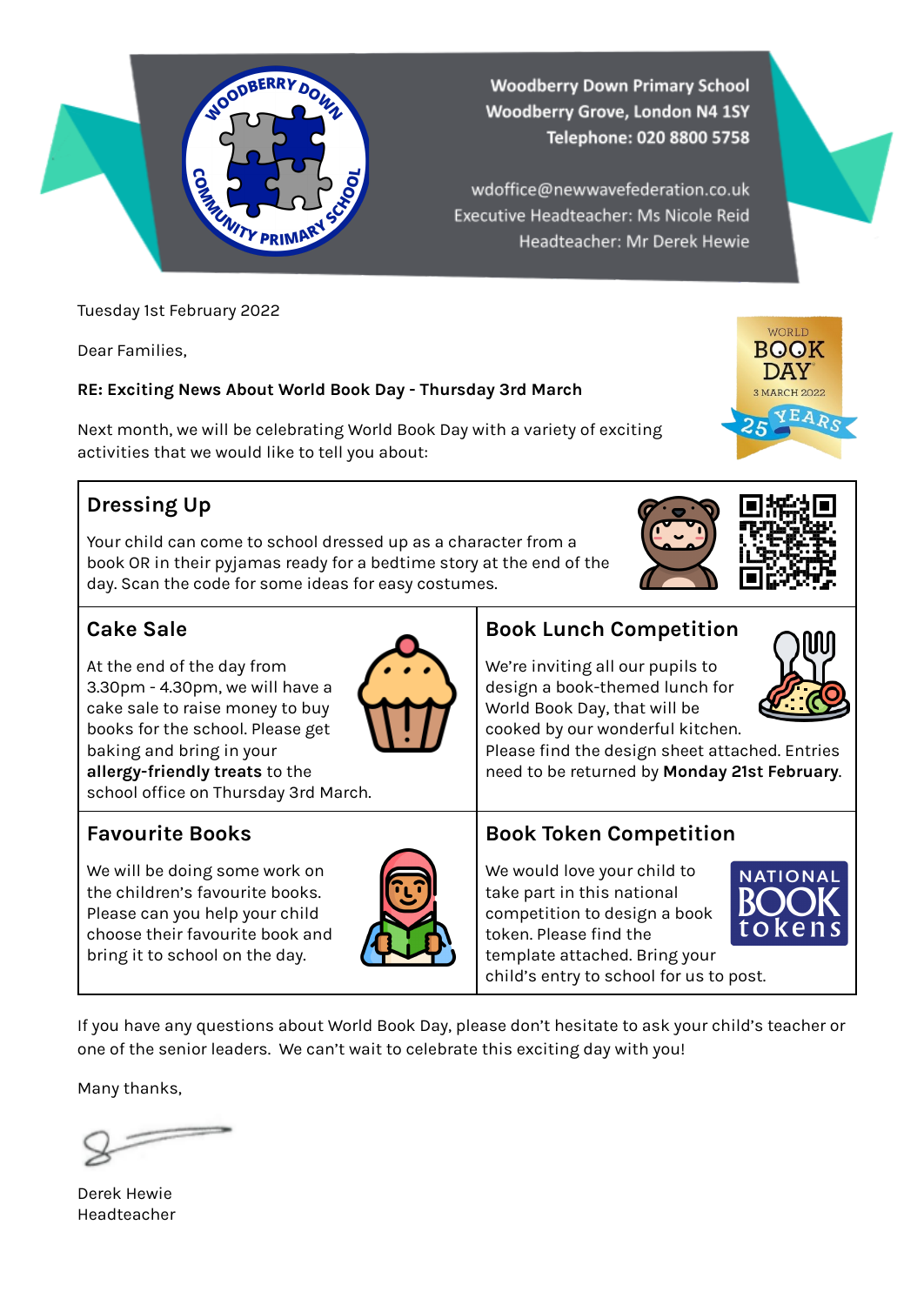

## **DESIGN** A NATIONAL BOOK TOKEN **COMPETITION**

### DESIGN YOUR BOOK TOKEN HERE





When sending us your entry, please ensure you include page 2 with your contact details.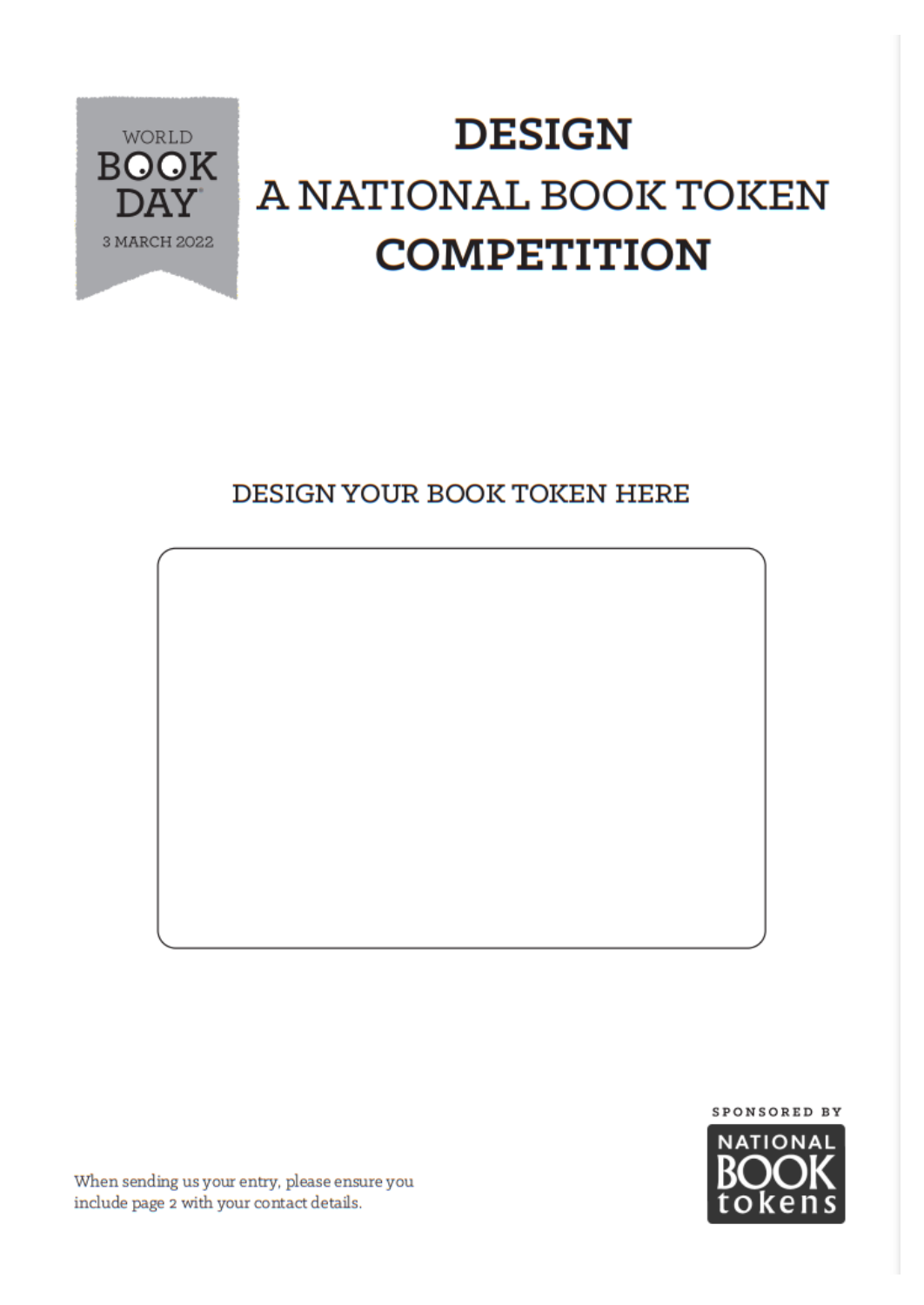

# **DESIGN** A NATIONAL BOOK TOKEN **COMPETITION**

| Your relationship to the child:                                       |  |  |  |
|-----------------------------------------------------------------------|--|--|--|
| L<br>Teacher/librarian/other school staff                             |  |  |  |
| Parent/guardian                                                       |  |  |  |
|                                                                       |  |  |  |
|                                                                       |  |  |  |
| SCHOOL ADDRESS (or HOME ADDRESS if home-schooled):                    |  |  |  |
|                                                                       |  |  |  |
|                                                                       |  |  |  |
|                                                                       |  |  |  |
| I give permission for the above-named child to enter the competition. |  |  |  |
|                                                                       |  |  |  |

National Book Tokens have been inspiring booklovers since 1932. We work with our charity partners - and through the thousands of people who give National Book Tokens as gifts and rewards each year - to encourage a lifelong love of reading among children everywhere. Accepted in thousands of bookshops across the UK and Ireland, National Book Tokens are the perfect way to reward and inspire. Find out more at nationalbooktokens.com.

SPONSORED BY